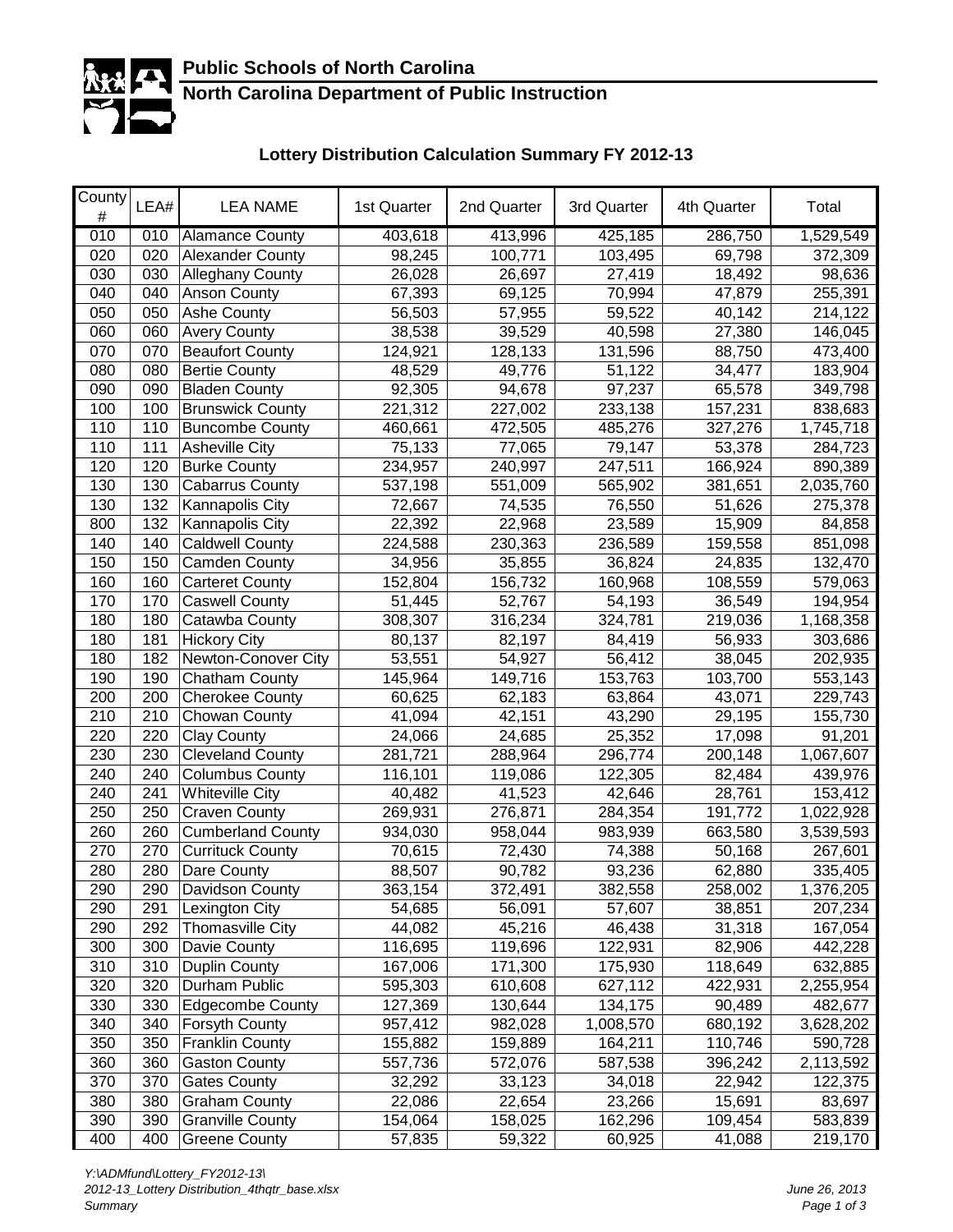

## **North Carolina Department of Public Instruction**

# **Lottery Distribution Calculation Summary FY 2012-13**

| County<br># | LEA# | <b>LEA NAME</b>           | 1st Quarter | 2nd Quarter | 3rd Quarter | 4th Quarter | Total     |
|-------------|------|---------------------------|-------------|-------------|-------------|-------------|-----------|
| 410         | 410  | <b>Guilford County</b>    | 1,306,868   | 1,340,468   | 1,376,699   | 928,462     | 4,952,497 |
| 420         | 420  | <b>Halifax County</b>     | 66,133      | 67,833      | 69,666      | 46,984      | 250,616   |
| 420         | 421  | Roanoke Rapids City       | 56,035      | 57,475      | 59,029      | 39,810      | 212,349   |
| 420         | 422  | <b>Weldon City</b>        | 18,198      | 18,666      | 19,171      | 12,929      | 68,964    |
| 430         | 430  | <b>Harnett County</b>     | 357,682     | 366,878     | 376,794     | 254,114     | 1,355,468 |
| 440         | 440  | <b>Haywood County</b>     | 137,972     | 141,519     | 145,344     | 98,022      | 522,857   |
| 450         | 450  | <b>Henderson County</b>   | 244,137     | 250,413     | 257,182     | 173,446     | 925,178   |
| 460         | 460  | <b>Hertford County</b>    | 54,847      | 56,257      | 57,777      | 38,966      | 207,847   |
| 470         | 470  | <b>Hoke County</b>        | 148,106     | 151,913     | 156,019     | 105,221     | 561,259   |
| 480         | 480  | <b>Hyde County</b>        | 10,332      | 10,598      | 10,884      | 7,340       | 39,154    |
| 490         | 490  | <b>Iredell County</b>     | 386,050     | 395,976     | 406,678     | 274,269     | 1,462,973 |
| 490         | 491  | Mooresville City          | 102,277     | 104,907     | 107,742     | 72,663      | 387,589   |
| 500         | 500  | Jackson County            | 65,413      | 67,094      | 68,908      | 46,472      | 247,887   |
| 510         | 510  | Johnston County           | 597,157     | 612,510     | 629,065     | 424,249     | 2,262,981 |
| 520         | 520  | Jones County              | 20,304      | 20,826      | 21,389      | 14,425      | 76,944    |
| 530         | 530  | Lee County                | 177,428     | 181,990     | 186,909     | 126,053     | 672,380   |
| 540         | 540  | Lenoir County             | 163,748     | 167,958     | 172,497     | 116,334     | 620,537   |
| 550         | 550  | Lincoln County            | 212,456     | 217,919     | 223,809     | 150,939     | 805,123   |
| 560         | 560  | <b>Macon County</b>       | 79,507      | 81,551      | 83,755      | 56,485      | 301,298   |
| 570         | 570  | <b>Madison County</b>     | 45,865      | 47,044      | 48,315      | 32,584      | 173,808   |
| 580         | 580  | <b>Martin County</b>      | 66,979      | 68,701      | 70,558      | 47,585      | 253,823   |
| 590         | 590  | <b>McDowell County</b>    | 116,191     | 119,179     | 122,400     | 82,548      | 440,318   |
| 600         | 600  | <b>Mecklenburg County</b> | 2,515,293   | 2,579,962   | 2,649,694   | 1,786,985   | 9,531,934 |
| 610         | 610  | <b>Mitchell County</b>    | 37,278      | 38,237      | 39,270      | 26,484      | 141,269   |
| 620         | 620  | <b>Montgomery County</b>  | 74,503      | 76,418      | 78,484      | 52,930      | 282,335   |
| 630         | 630  | Moore County              | 224,984     | 230,769     | 237,006     | 159,840     | 852,599   |
| 640         | 640  | Nash-Rocky Mount          | 298,371     | 306,042     | 314,314     | 211,977     | 1,130,704 |
| 650         | 650  | New Hanover County        | 450,437     | 462,018     | 474,505     | 320,012     | 1,706,972 |
| 660         | 660  | Northampton County        | 40,140      | 41,172      | 42,285      | 28,518      | 152,115   |
| 670         | 670  | <b>Onslow County</b>      | 451,463     | 463,070     | 475,586     | 320,741     | 1,710,860 |
| 680         | 680  | <b>Orange County</b>      | 133,561     | 136,995     | 140,698     | 94,888      | 506,142   |
| 680         | 681  | Chapel Hill-Carrboro      | 218,324     | 223,938     | 229,990     | 155,108     | 827,360   |
| 690         | 690  | Pamlico County            | 25,074      | 25,719      | 26,414      | 17,814      | 95,021    |
| 700         | 700  | Pasquotank County         | 105,445     | 108,156     | 111,079     | 74,913      | 399,593   |
| 710         | 710  | <b>Pender County</b>      | 151,148     | 155,034     | 159,224     | 107,383     | 572,789   |
| 720         | 720  | <b>Perquimans County</b>  | 31,842      | 32,661      | 33,544      | 22,622      | 120,669   |
| 730         | 730  | Person County             | 86,905      | 89,139      | 91,549      | 61,741      | 329,334   |
| 740         | 740  | <b>Pitt County</b>        | 424,697     | 435,616     | 447,390     | 301,725     | 1,609,428 |
| 750         | 750  | Polk County               | 41,400      | 42,465      | 43,613      | 29,413      | 156,891   |
| 760         | 760  | Randolph County           | 333,508     | 342,082     | 351,328     | 236,940     | 1,263,858 |
| 760         | 761  | Asheboro City             | 87,337      | 89,582      | 92,004      | 62,048      | 330,971   |
| 770         | 770  | <b>Richmond County</b>    | 137,576     | 141,113     | 144,927     | 97,740      | 521,356   |
| 780         | 780  | Robeson County            | 432,419     | 443,536     | 455,524     | 307,211     | 1,638,690 |
| 790         | 790  | <b>Rockingham County</b>  | 244,731     | 251,023     | 257,807     | 173,868     | 927,429   |
| 800         | 800  | Rowan-Salisbury           | 361,426     | 370,718     | 380,738     | 256,774     | 1,369,656 |
| 810         | 810  | <b>Rutherford County</b>  | 158,456     | 162,530     | 166,923     | 112,575     | 600,484   |
| 820         | 820  | Sampson County            | 155,126     | 159,114     | 163,415     | 110,209     | 587,864   |
| 820         | 821  | <b>Clinton City</b>       | 53,767      | 55,149      | 56,640      | 38,198      | 203,754   |